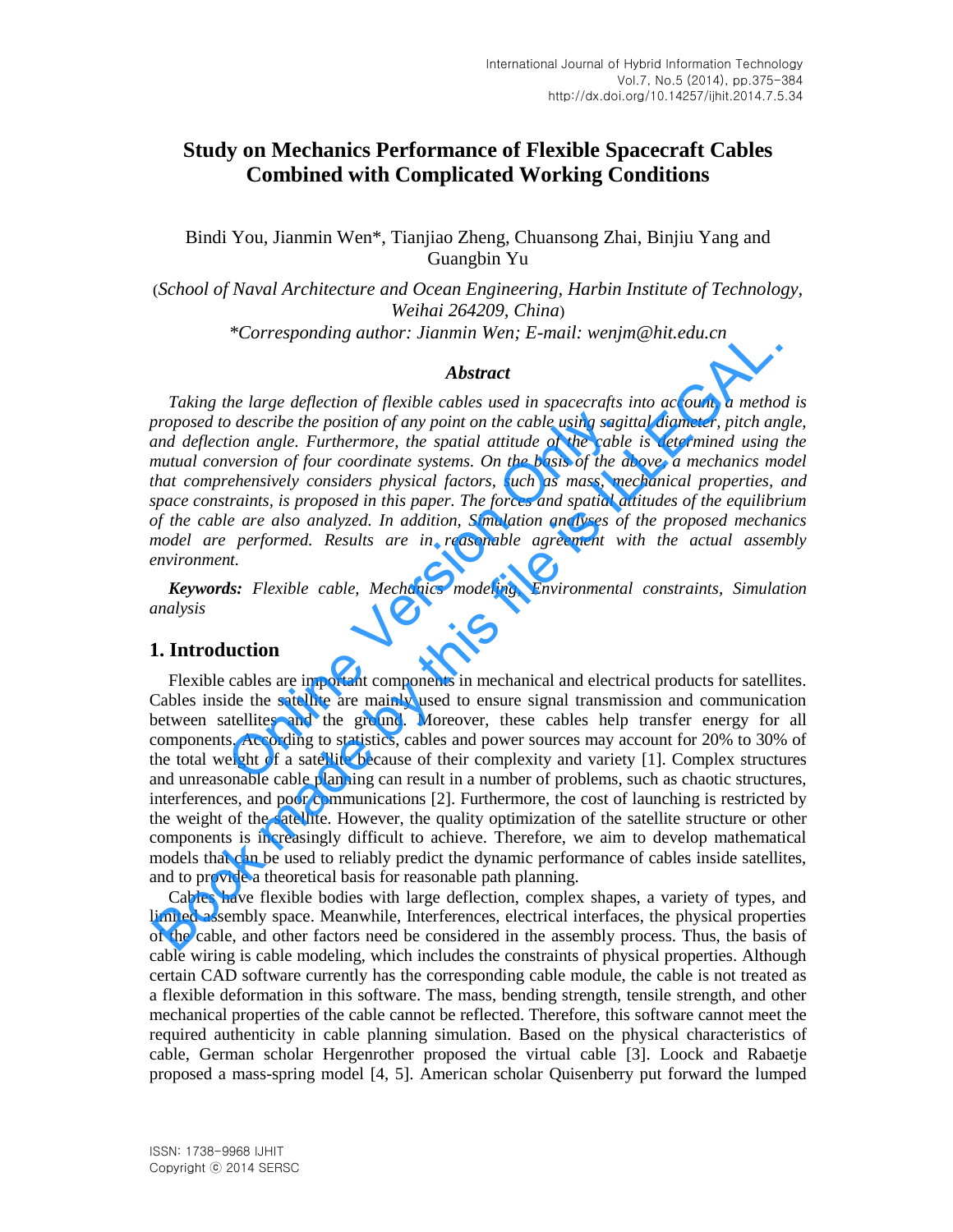mass discretization model [6]. However, these models mainly use discretization to adjust cable position by controlling points and fitting the cable geometry is difficult. Accordingly, cable models that can satisfy the geometry and physical properties of the cable at the same time need to be established.

For the above, based on the flexible body of the cable, and considering winding, twisting, and other spatial attitudes of the cable, an appropriate method of expressing the spatial attitude of the flexible cable is proposed, and the equilibrium equations of the cable are established, in this study. Simulation calculations of the model are then performed, and the length, mass, and other parameters of the cable are [predicted](http://dict.cnki.net/dict_result.aspx?searchword=%e9%a2%84%e6%b5%8b&tjType=sentence&style=&t=prediction) in order to replace the traditional simulation process involving artificial wood mold cabling. These methods can form a theoretical foundation for subsequent path planning studies and provide references for other flexible parts modeling.

## **2. Establishment of Basic Space Coordinate Systems**

As shown in Figure 1, four coordinate systems are established. 1) Fixed inertial coordinate system: fixed coordinate system O-XYZ is established at an arbitrary point *O* in the assembly space of the cables. 2) Position and posture coordinate system: the cable attitude is described by the coordinate system  $P - \alpha \beta \gamma$ , which is established at an arbitrary point *P* on the cable, where direction  $\gamma$  is the tangential direction of the cable, direction  $\alpha$  is the normal direction of the cable at point *P*, and directions  $\alpha$ ,  $\beta$ , and  $\gamma$  are orthogonal. 3) Arc coordinate system s along the center line of the cable. 4) Local coordinate system *P*-*xyz* is established at point *P* and is formed by the position and posture coordinate system with a rotation angle  $\varphi_i$  around the axis  $\gamma$ . ed coordinate system O-XYZ is established at an arbitrary<br>
e cables. 2) Position and posture coordinate system: the cab<br>
atte system  $P - \alpha \beta \gamma$ , which is established at an arbitrary pc<br>
is the tangential direction of the absolution pain planning statics and provide reticulates for other nexton pairs indefining.<br>
As shown in Figure 1, form contrinate systems are statisfieded at an arbitrary point O in the assempt<br>
As shown in Figure 1, for



**Figure 1. Basic Space Basic Coordinate Systems** 

# **3. Expressions of Spatial Position and Posture of Flexible Cable**

To better express the spatial position and posture of the cable, the following idealized assumptions are made [7]:

1) Cross sections of the cable are regular in shape, and do not change with time and cable length in this study.

2) The center line of the cable is smooth and continuous, and the cable has a certain length.

3) Tension and shear deformation of the cable caused by forces are ignored; the cross section and center line are always orthogonal.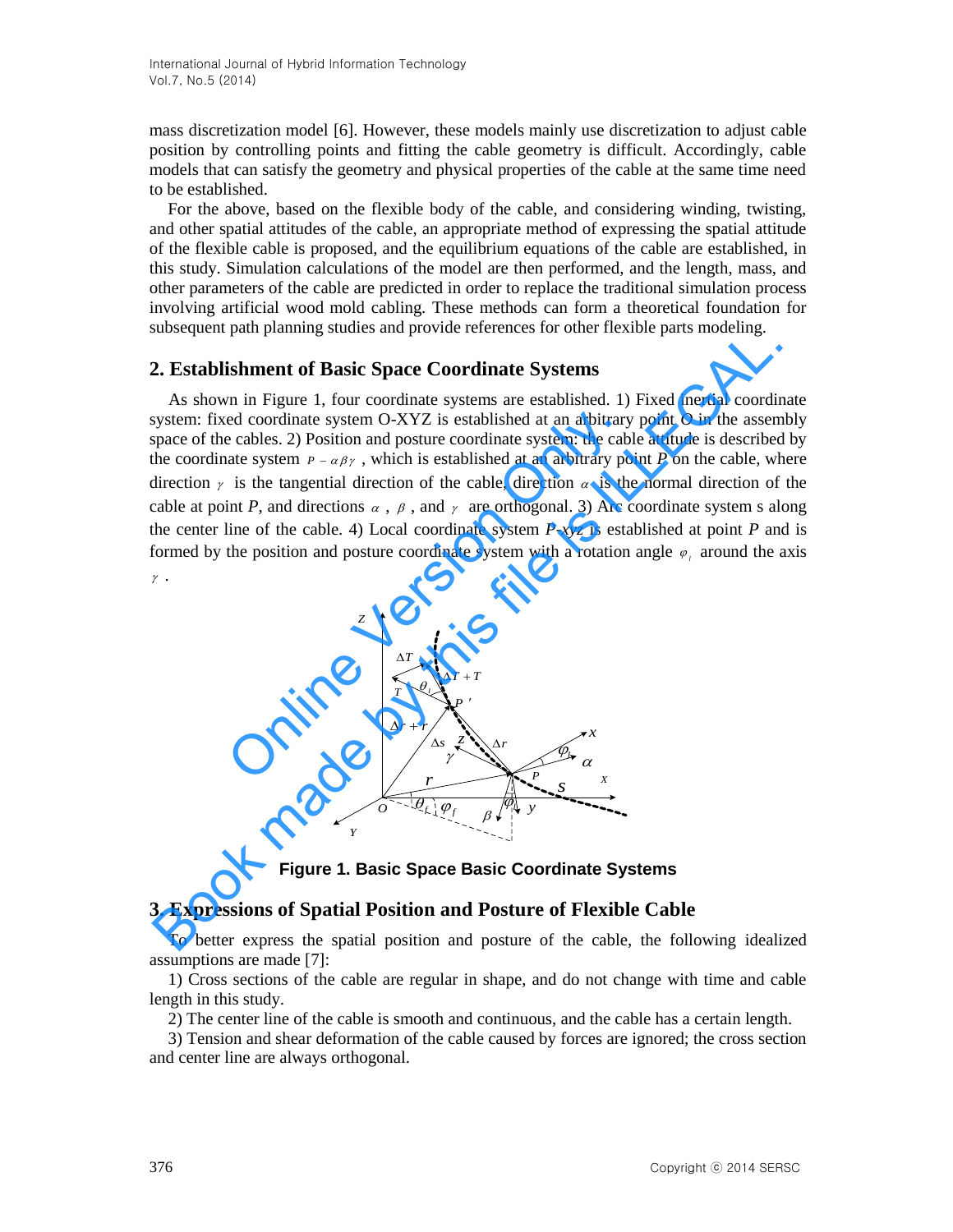4) The torsion of the cross section around the center line can be expressed by a continuous function.

After establishing the coordinate systems, the position of arbitrary point *P* on the cable needs be [determined](http://dict.cnki.net/dict_result.aspx?searchword=%e7%a1%ae%e5%ae%9a&tjType=sentence&style=&t=determined) in the fixed coordinate system. If the sagittal diameter is  $r, R = |r|$ , the pitch angle is  $\theta_f$ , and the deflection angle is  $\varphi_f$ , then the position of this point can be expressed as:

$$
\mathbf{r} = \begin{bmatrix} X & \mathbf{r} \\ Y & \mathbf{r} \\ Y_{p} & \mathbf{r} \end{bmatrix} = \begin{bmatrix} \cos \theta_{f} \cos \varphi_{f} \\ \cos \theta_{f} \sin \varphi_{f} \\ \sin \theta_{f} \end{bmatrix} R \tag{1}
$$

where  $\theta_f$ ,  $\varphi_f$ , and *R* are the single-valued function of *s*.

After the arc coordinate system and the position and posture coordinate system are established at point *P*, direction  $\gamma$  is taken as the tangential direction of the cable. The rotation angle of the cross section of the cable around the center line is  $\varphi_i$ , and the local bending angle of the cable is  $\theta_i$ . The curvature  $\kappa$  and deflection  $\tau$  are defined as follows:

$$
\kappa = |\dot{\gamma}| = \lim_{\Delta s \to 0} \frac{\Delta \theta_i}{\Delta s} = \theta_i, \quad \tau = |\dot{\beta}| \tag{2}
$$

According to the definitions of the curvature, deflection, and the attitude coordinate system, deriving each coordinate axis of the attitude coordinate system relative to the arc coordinate system is performed as follows: be is  $\theta_i$ . The curvature  $\kappa$  and deflection  $\tau$  are defined as fol<br>  $\kappa = |\dot{\gamma}| = \lim_{\Delta t \to 0} \frac{\Delta \theta_i}{\Delta s} = \dot{\theta}_i$ ,  $\tau = |\dot{\beta}|$ <br>
ang to the definitions of the curvature, deflection, and the at<br>
exchange of the attitude co

$$
\left(\frac{d\alpha}{ds} \quad \frac{d\beta}{ds} \quad \frac{d\gamma}{ds}\right)^{T} = A\left(\alpha \quad \beta \quad \gamma\right)^{T}
$$
 (3)

where

$$
A = \begin{pmatrix} 0 & \tau & -\kappa \\ -\tau & 0 & 0 \\ \kappa & 0 & 0 \end{pmatrix} \tag{4}
$$

is the transformation matrix between the position and posture coordinate system and the arc coordinate system.

In the position and posture coordinate system, the curvature and deflection of the cable are two independent variables that determine the spatial position and posture of the cable, respectively. Thus, the direction vectors of the center line of the cable in the position and posture coordinate system can be clearly expressed by the curvature and deflection of the cable. The spatial attitude of the cable can then be completely determined using the defining variation law of torsion angle  $\varphi_i(s)$ . After the are coordinate system and the position and posture coordinate system<br>stablished at point *P*, direction  $\gamma$  is taken as the tangential direction of the cable. The rota<br>significant of the cable and deflection  $\$ 

The motion of cable can be regarded as the motion synthesis of its rigid section along and around the center line. Therefore, the spindle coordinate system of section (*P-xyz*) is established in this rigid section. In this coordinate system base, the vectors of the coordinate axes are *x*, *y,*  and *z*. Axis *z* coincides with the tangential direction of the cable  $\gamma$ , that is,  $z = \gamma$ . In addition, the rotation angle of the section relative to the position and posture coordinate system is  $\varphi$ . Hence, the relationship between ( $P - \alpha \beta \gamma$ ) and ( $P - xyz$ ) is expressed as:

$$
\begin{pmatrix} \alpha & \beta & \gamma \end{pmatrix}^T = B \begin{pmatrix} x & y & z \end{pmatrix}^T \tag{5}
$$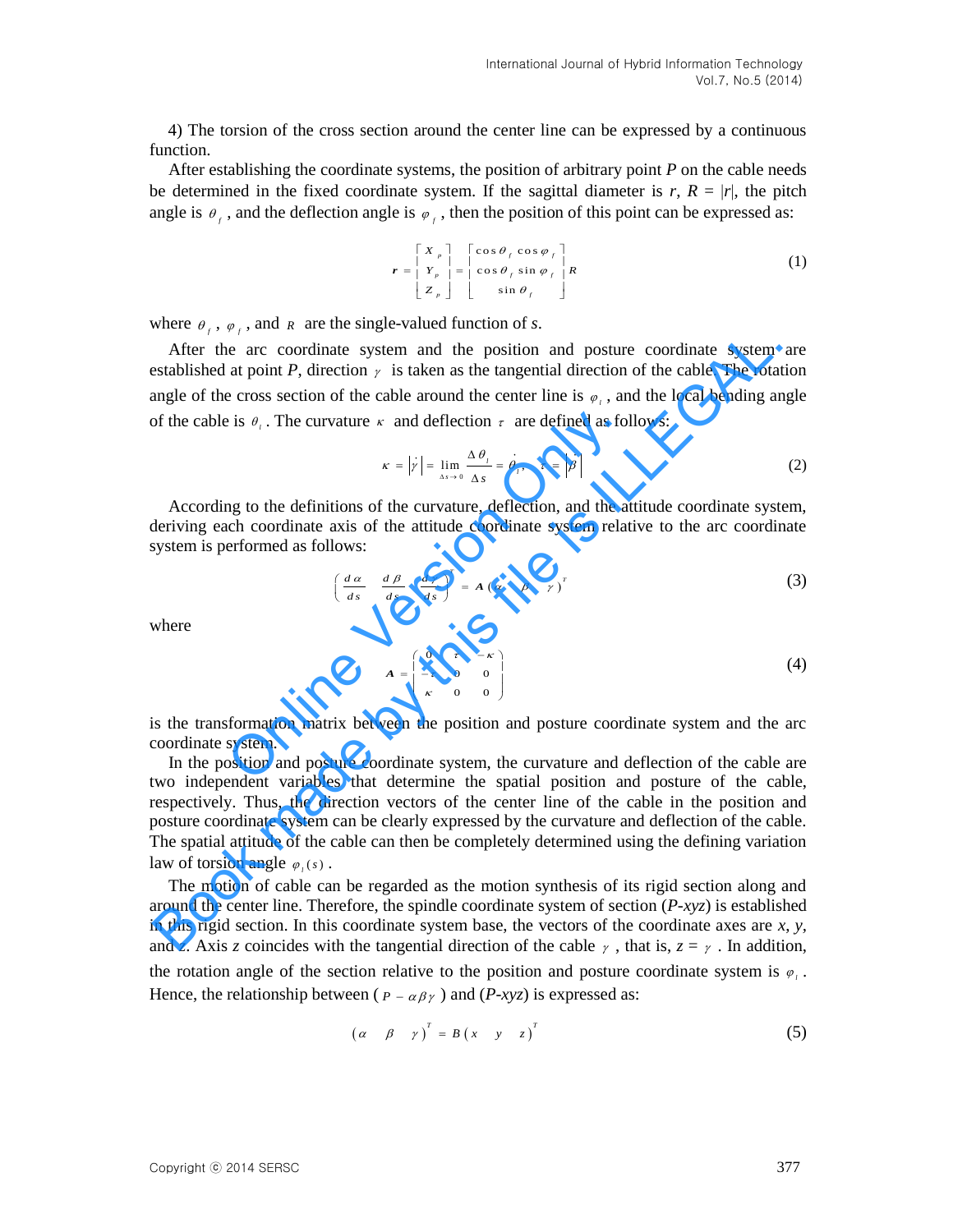International Journal of Hybrid Information Technology Vol.7, No.5 (2014)

where

$$
\boldsymbol{B} = \begin{pmatrix} \cos \varphi_i & -\sin \varphi_i & 0 \\ \sin \varphi_i & \cos \varphi_i & 0 \\ 0 & 0 & 1 \end{pmatrix}
$$
 (6)

is the transformation matrix between the position and posture coordinate system and the local coordinate system.

The above formulae show that the spatial position and posture of the cable in the local coordinate system can be determined using the curvature, deflection, and torsion angle.

Let the included angle cosine of the coordinate axes between the local coordinate system and the fixed coordinate system be *a*, *b*, and *c*, respectively. Thus, the conversion relationship between these two coordinate systems can be expressed as:

$$
\begin{bmatrix} X & Y & Z & 1 \end{bmatrix}^T = C \begin{bmatrix} x & y & z & 1 \end{bmatrix}^T \tag{7}
$$

where

$$
C = \begin{bmatrix} a_1 & a_2 & a_3 & X_p \\ b_1 & b_2 & b_3 & Y_p \\ c_1 & c_2 & c_3 & Z_p \\ 0 & 0 & 0 & 1 \end{bmatrix}
$$
 (8)

Until then, the position of an arbitrary point on the cable in the fixed coordinate system is expressed. The arc coordinate system, local coordinate system, and the position and posture coordinate system are established at this point. Meanwhile, the mutual conversion of these four coordinate systems can be realized using  $A$ ,  $B$ , and  $C$ . Thus, the spatial position and posture of the cable is expressed clearly.  $C = \begin{bmatrix} a_1 & a_2 & a_3 & X_p \\ b_1 & b_2 & b_3 & Y_p \\ c_1 & c_2 & c_3 & Z_p \\ 0 & 0 & 0 & 1 \end{bmatrix}$ <br>
en, the position of an arbitrary point on the cable in the fi<br>
The arc coordinate system, local coordinate system, and<br>
systems can be realized usi

# **4. Mechanics Model of the Cable Considering Physical Properties**

As shown in Figure 2, to establish the mechanics equations, an arbitrary section of the cable is taken as the analysis object, and mechanics analyses are applied to the coordinate systems established earlier.



**Figure 2. Mechanics Model of the Cable** 

Arbitrary motion of the cable is performed under the given forces and torques, where the degree of bending and torsion is  $\omega$  at arbitrary point *P*. The density  $\rho$  and section area *s* of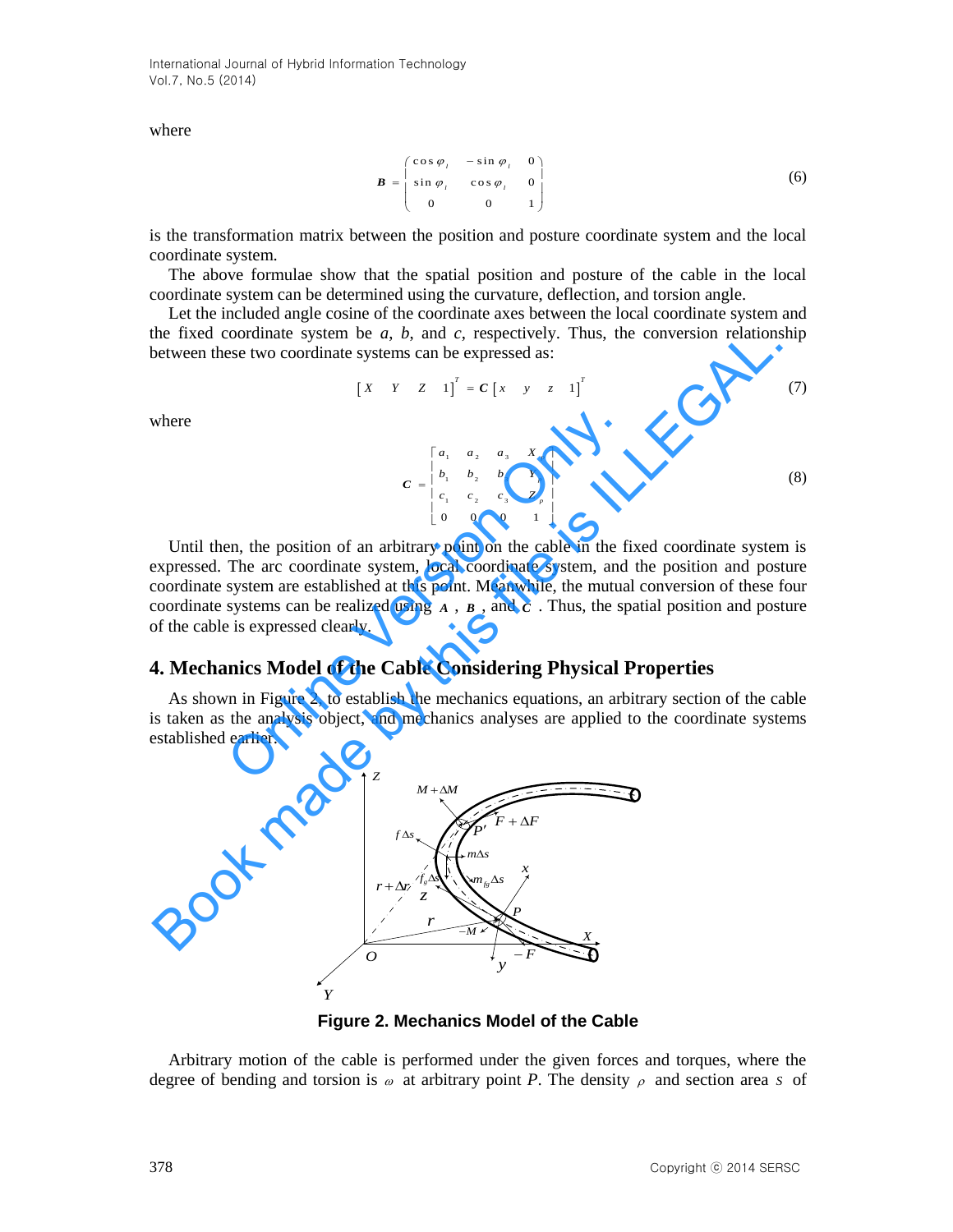the cable are also defined. At point *P*, the principal vector and principal torque of the negative section with the internal force of the adjacent section are  $-F$  and  $-M$ , and are  $(F + \Delta F)$  and (  $M + \Delta M$ ), respectively, at the adjacent point  $P'$ . In addition, the environmental force and environmental torque of the cable per unit length are  $f$  and  $m$ , and the force and torque caused by deadweight of the cable per unit length are  $f<sub>g</sub>$  and  $m<sub>fg</sub>$ , respectively.

When the point *P* has a positive movement with unit velocity along the arc coordinate *s*, the section rotates relative to the fixed coordinate system  $O-XYZ$  with  $\omega$ . Therefore, the degree of bending and torsion  $\omega$  is defined as [8]:

$$
\omega = \kappa \beta + \tau \gamma + \frac{d \varphi_{i}}{ds} z = \omega_{x} + \omega_{y} + \omega_{z}
$$
 (9)

where

$$
\omega_x = \kappa \sin \varphi_t, \quad \omega_y = \kappa \cos \varphi_t, \quad \omega_z = \tau + \frac{d \varphi_t}{ds}
$$
 (10)

are the components of the degree of bending and torsion in every direction of the local coordinate system.

The force conditions of the cable when it is in a balanced and static state are shown in Figure 2. According to Newton's second law and the Momentum Theorem, we obtain

$$
\begin{cases} \Delta F + f \Delta s + f_s \Delta s = 0 \\ \Delta M + m \Delta s + m_{fs} \Delta s + \Delta r \times F = 0 \end{cases}
$$
 (11)

If both sides of Equations (11) are divided by  $\Delta s$ , and let  $\Delta s \to 0$ , then

mponents of the degree of bending and torsion in every direction of the local  
system.  
\ne conditions of the cable when it is in a balanced and static state are shown in Figure  
\nng to Newton's second law and the Momentum Theorem, we obtain  
\n
$$
\begin{cases}\n\Delta F + f \Delta s + f_s \Delta s = 0 \\
\Delta M + m \Delta s + m_{fs} \Delta s + \Delta r \times F = 0\n\end{cases}
$$
\n(11)  
\nides of Equations (11) are divided by  $\Delta s$ , and let  $\Delta s \rightarrow 0$ , then  
\n
$$
\begin{cases}\n\frac{\partial F}{\partial s} + f + f_s = 0 \\
\frac{\partial M}{\partial s} + m + m_{fs} + z \times F = 0\n\end{cases}
$$
\n(12)  
\ne parameters are derived from the local coordinate system *p*-xyz, according to the  
\nbetween the absolute derivative and the relative derivative, we obtain

After the parameters are derived from the local coordinate system *p-xyz*, according to the relationship between the absolute derivative and the relative derivative, we obtain

where  
\n
$$
\omega_x = \kappa \sin \varphi_1, \quad \omega_y = \kappa \cos \varphi_1, \quad \omega_z = \tau + \frac{d\varphi_1}{ds}
$$
\n(10)  
\nare the components of the degree of bending and torsion in every direction of the local  
\ncoordinate system.  
\nThe force conditions of the cable when it is in a balanced and static state are shown in Figure  
\n2. According to Newton's second law and the Momentum Theorem, we obtain  
\n
$$
\begin{cases}\n\Delta F + f \Delta s + f_s \Delta s = 0 \\
\Delta M + m \Delta s + m_{fs} \Delta s + \Delta r \times F = 0\n\end{cases}
$$
\n(11)  
\nIf both sides of Equations (11) are divided by  $\Delta s$ , and let  $\Delta s \rightarrow 0$ , then  
\n
$$
\begin{cases}\n\frac{\partial F}{\partial s} + f + f_s = 0 \\
\frac{\partial M}{\partial s} + m + m_{ls} + z \times F = 0\n\end{cases}
$$
\n(12)  
\nAfter the parameters are derived from the local coordinate system *p*-xyz, according to the  
\nrelationship between the absolute derivative and the relative derivative, we obtain  
\n
$$
\begin{cases}\n\frac{\partial F}{\partial s} + \omega \times F + f + f_s = 0 \\
\frac{\partial M}{\partial s} + \omega \times M + m + m_{ls} + z \times F = 0 \\
\frac{\partial M}{\partial s} + \omega \times M + m + m_{ls} + z \times F = 0\n\end{cases}
$$
\n(13)  
\nThe projections of Equations (13) on the coordinate axes are shown as:  
\n
$$
\begin{cases}\n\frac{\partial F_x}{\partial s} + \omega_y F_z - \omega_z F_y + f_s + f_{ss} = 0 \\
\frac{\partial F_x}{\partial s} + \omega_y F_z - \omega_z F_y + f_s + f_{ss} = 0\n\end{cases}
$$

The projections of Equations (13) on the coordinate axes are shown as:

$$
\begin{cases}\n\frac{\partial F_x}{\partial s} + \omega_y F_z - \omega_z F_y + f_x + f_{gx} = 0 \\
\frac{\partial F_y}{\partial s} + \omega_z F_x - \omega_x F_z + f_y + f_{gy} = 0 \\
\frac{\partial F_z}{\partial s} + \omega_x F_y - \omega_y F_x + f_z + f_{gz} = 0\n\end{cases}
$$
\n(14)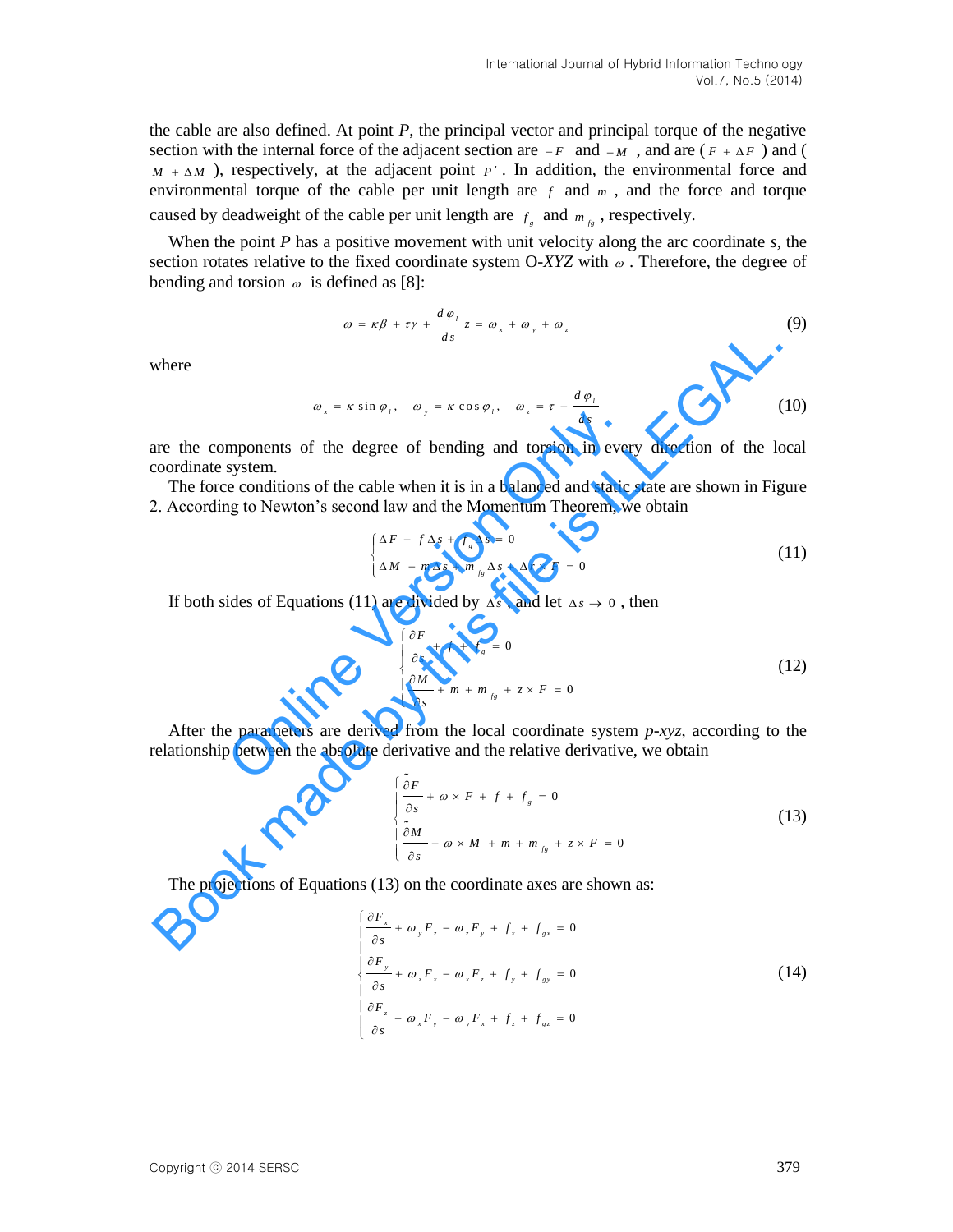International Journal of Hybrid Information Technology Vol.7, No.5 (2014)

$$
\begin{cases}\n\frac{\partial M_x}{\partial s} + \omega_y M_z - \omega_z M_y + m_x + m_{fsx} - F_y = 0 \\
\frac{\partial M_y}{\partial s} + \omega_z M_x - \omega_x M_z + m_y + m_{fsy} + F_x = 0 \\
\frac{\partial M_z}{\partial s} + \omega_x M_y - \omega_y M_x + m_z + m_{fsz} = 0\n\end{cases}
$$
\n(15)

where

$$
\begin{cases}\nM_x = EI_x (\omega_x - \omega_x^p) \\
M_y = EI_y (\omega_y - \omega_y^p) \\
M_z = GI_z (\omega_z - \omega_z^p)\n\end{cases}
$$
\n(16)

- *E* and *G* denote elastic modulus and shear modulus, respectively.
	- Substitute in Equations (15), then

E and G denote elastic modulus and shear modulus, respectively.  
\nE and G denote elastic modulus and shear modulus, respectively.  
\nSubstitute in Equations (15), then  
\n
$$
\begin{bmatrix}\nE I_x \frac{\partial \omega_x}{\partial s} + \omega_y \omega_z (GI_z - EI_y) + EI_z \omega_z^v \omega_z - GI_z \omega_z \omega_z^v + m_x + m_{fxz} - F_y = 0 \\
EI_z \frac{\partial \omega_y}{\partial s} + \omega_z \omega_z (EI_z - GI_z) + GI_z \omega_z \omega_z^v - GI_z \omega_z \omega_z^v + m_y + m_{fxz} + F_z = 0\n\end{bmatrix}
$$
\n(17)  
\n
$$
\begin{bmatrix}\n\frac{\partial \omega_x}{\partial s} + E \omega_x \omega_y (EI_z - GI_z) + EI_z \omega_z^v \omega_z^v - EI_z \omega_z^v \omega_z + m_y + m_{fxz} = 0 \\
GI_z \frac{\partial \omega_z}{\partial s} + E \omega_z \omega_y (I_y - I_z) + EI_z \omega_z^v \omega_y - EI_z \omega_z \omega_z^v + m_z + m_{fxz} = 0\n\end{bmatrix}
$$
\nThe equilibrium equations of the cable can be obtained by simultaneously using Equations (14) and (17), where F and  $\omega$  are unknown variables, and G, E, f, f, f, I, m, and m<sub>fx</sub> are known variables. Therefore, the balance equations are solvable.  
\n**5. Simulation Examples**  
\nFocusing on the copper cable whose section area is 10 mm<sup>2</sup>, When the curvature and the deflection of the adrlication vectors in the position and the deflection of the calculation (3). Let the curvature and deflection be 1, then a numerical integration is performed by using Runge-Kutta. When the initial coordinate of the cable is (1,1,1), the variation law of the direction vectors in the position and posture coordinate system is obtained as shown in a) of the cable center line shows a spatial attribute coordinate system.  
\nLikewise, let the length of the cable be 10 and the initial coordinate of the cable be (1,1,1). Several groups of the spatial attitude coordinates of the cable can be obtained when different curvatures and deflections are taken from Table 1. Furthermore, the length of the cable with the same iterative steps is obtained in each group. The spatial attitude coordinates of the cable with the same iterative steps is obtained in each graph. Each width of the cable can be obtained when the same interval is not defined by the field.

The equilibrium equations of the cable can be obtained by simultaneously using Equations (14) and (17), where *F* and  $\omega$  are unknown variables, and  $G$ ,  $E$ ,  $f$ ,  $f<sub>g</sub>$ ,  $I$ ,  $m$ , and  $m<sub>fg</sub>$  are known variables. Therefore, the balance equations are solvable.

## **5. Simulation Examples**

Focusing on the copper cable whose section area is  $10 \text{ mm}^2$ , When the curvature and the deflection of the cable are defined, the variation law of the direction vectors in the position and posture coordinate system can be obtained using equation (3).

Let the curvature and deflection be 1, then a numerical integration is performed by using Runge-Kutta. When the initial coordinate of the cable is  $(1,1,1)$ , the variation law of the direction vectors in the position and posture coordinate system is obtained as shown in a) of Fig. 3. When the curvature and deflection of the cable are fixed values, the spatial attitude of the cable center line shows a spatial circle in the attitude coordinate system.

Likewise, let the length of the cable be  $10$  and the initial coordinate of the cable be  $(1,1,1)$ . Several groups of the spatial attitude coordinates of the cable can be obtained when different curvatures and deflections are taken from Table 1. Furthermore, the length of the cable with the same iterative steps is obtained in each group. The spatial attitude coordinates of the cable with variable curvature and deflection are established. The simulation results of the cable obtained using visualization processing of the data are shown in b) of Figure 3.

|  |  | 0 0.1 0.5 1 1 5 2 0.7 0.9        |  |  |
|--|--|----------------------------------|--|--|
|  |  | $\tau$ 0 5 2 1 0.7 0.1 0.5 1 0.8 |  |  |

**Table 1. Curvature and Deflection**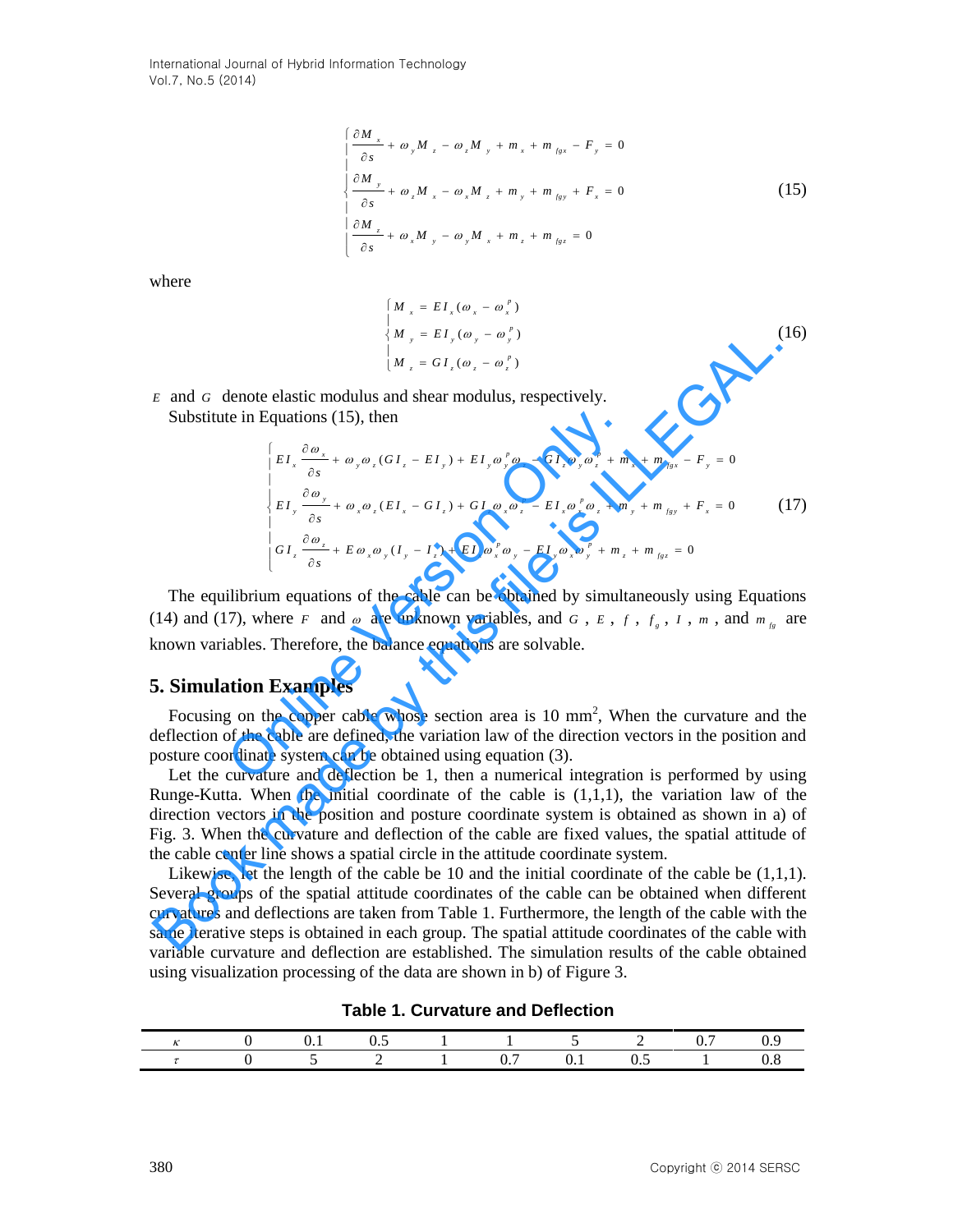When the curvature and deflection of the cable are with irregular variations along the cable, the attitude variations of the cable in the position and posture coordinate system are also irregular. When the torsion of the cable is not considered, the attitude of the cable is completely determined using the curvature and deflection of the cable. Bending deformations of the cable with external-force constraints are produced in many inflection points on the cable to adapt to the complex assembly space of the cable. Moreover, the curvature and deflection of the cable between the inflection points are constant.

Considering the properties of the cable section and the rotations of the cable around the center line, when the torsion angle is changed uniformly, the coordinates of the position and posture coordinate system are transformed by means of transformation matrix *B* . The simulation results of the cable in the local coordinate system are shown in a) of Figure 4. The shape of the cable does not vary after the spatial attitude has transformed. And, the whole cable merely deflects around the coordinate axis. The simulation results coincide with the mathematical expressions.

The attitude of the cable in the fixed coordinate system can be obtained from the local coordinate system by transformation matrix  $c$ . The local coordinate system is obtained by rotating the fixed coordinate system using the variation of the Euler angle and the translation between point *P* and the fixed point. Thus, if the values of the Euler angle range from 0 to  $2\pi$ with uniform change, the attitude of the cable in the fixed coordinate system can be obtained, as shown in b) of Figure 4.



**Figure 3. a) Cable Position and Posture with Fixed Curvature and Deflection;b) Attitude of Cable in the Position and Posture Coordinate System** 

The cable attitude greatly changes in the fixed coordinate system because of the angle relationship between coordinate axes of the fixed coordinate system and the local coordinate system of the cable. From the view of operator, the attitude of the cable can be better controlled in real-time and the cable planning can be better realized because the fixed coordinate system is fixed in the assembly space.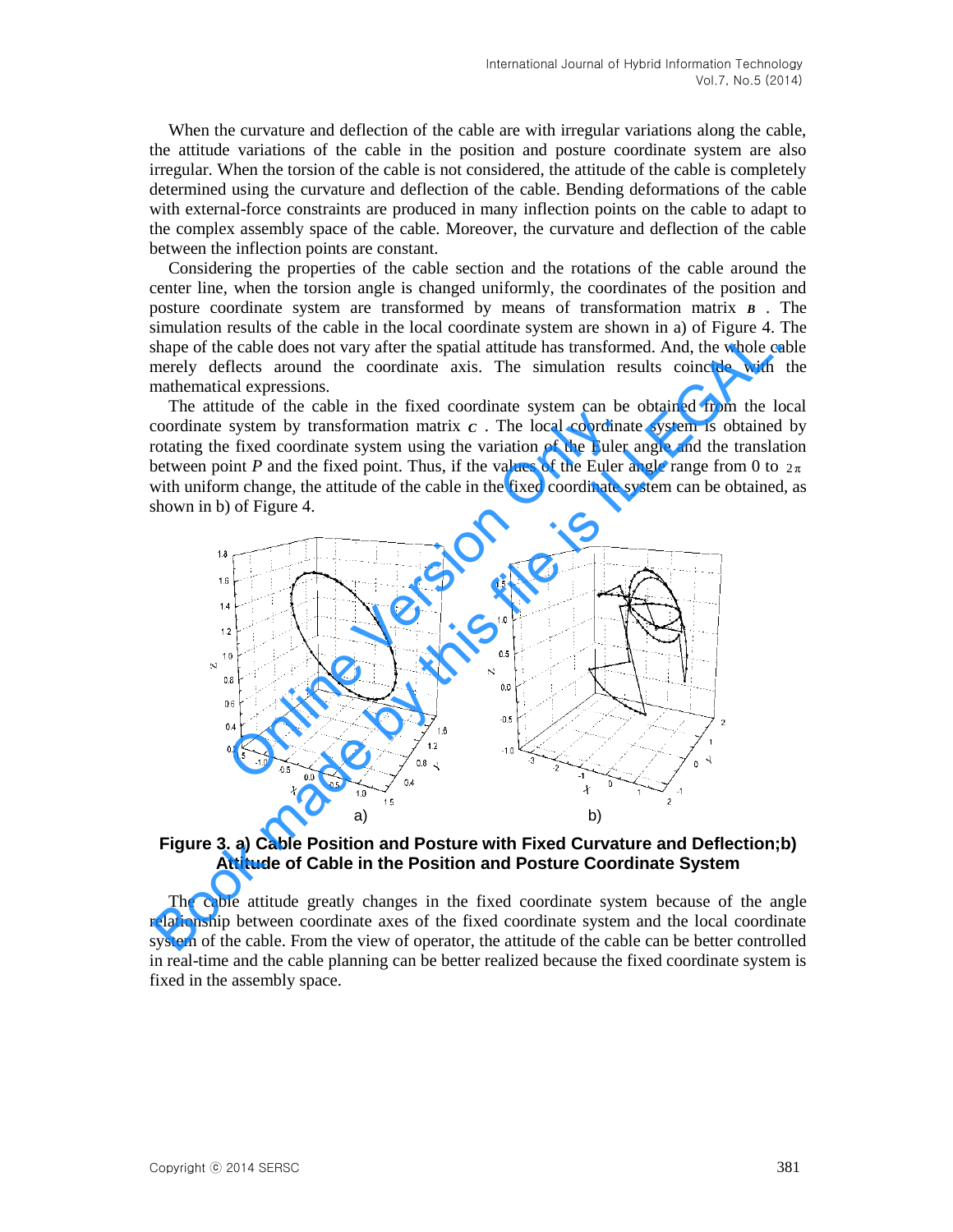International Journal of Hybrid Information Technology Vol.7, No.5 (2014)



**Figure 4 a) Attitude of Cable in the Local Coordinate System; b) Attitude of Cable in Fixed Coordinate System** 

The spatial attitude of the cable is maintained in the static state by the internal force of the cable, and its mathematical model is given by Equation (11). Given the initial deadweight force, deadweight torque, environmental distributed force, and environmental distributed torque, then the proposed model is solved by using Runge-Kutta. Hence, variation laws of the internal force and degree of bending and torsion of the cable are obtained. ial attitude of the cable is maintained in the static state by<br>its mathematical model is given by Equation (11). Give<br>dweight torque, environmental distributed force, and e<br>n the proposed model is solved by using Runge-Ku

Physical properties and environment of the cable are considered in the establishment of the mechanics model. The initial force conditions of the cable are shown in Table 2.

**Table 2. Initial Force Conditions of the Cable** 

| $C = T + R$<br>.<br><b>HIDOI</b> |  | $-1$<br>m | m | m |
|----------------------------------|--|-----------|---|---|
|                                  |  |           |   |   |

According to the equilibrium conditions of the cable, variation laws of the force and the degree of bending and torsion of the cable are calculated and shown in Figure 5.



**Figure 5. a) Internal Force of the Cable in the Equilibrium State, b) Degree of Bending and Torsion of the Cable in the Equilibrium State** 

The results show that to maintain the balance of the cable, the steady improvement trend with concussion of the force is presented with the increase in the length of the cable. The value of the initial force is not 0 in the origin because of the deadweight force and the spatial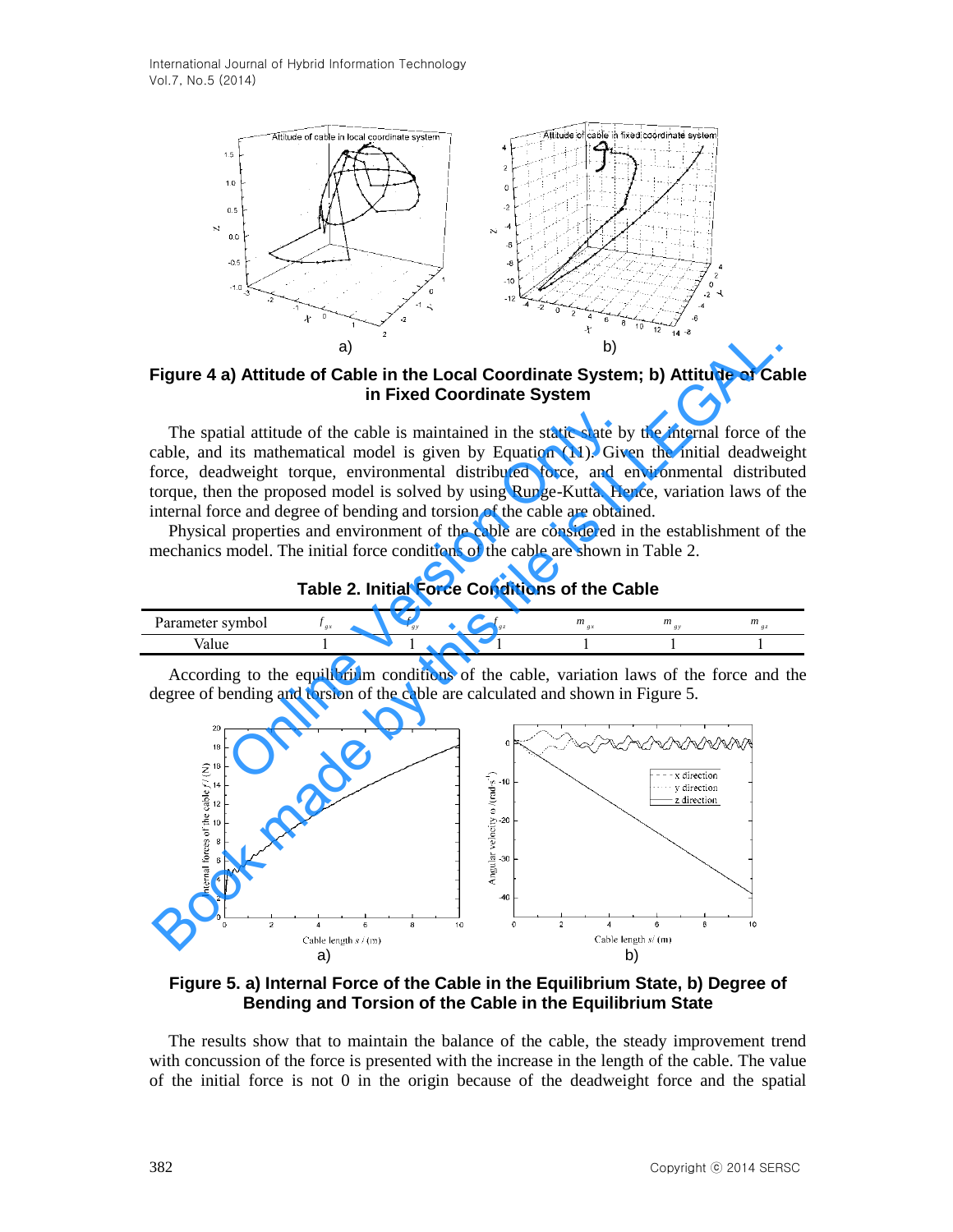constraint forces. The trend of the forepart of the curve has [small amplitude](http://dict.cnki.net/dict_result.aspx?searchword=%e5%b0%8f%e5%b9%85%e5%ba%a6&tjType=sentence&style=&t=small+amplitude) fluctuations, and then gradually stabilizes at the latter part of the curve.

The degrees of bending and torsion in directions *x* and *y* are stable with constant amplitude concussions. And, the degree of bending and torsion in the direction *z* has a linear relationship with the length of the cable. These results occur because that to maintain the equilibrium state, the torque of the cable is achieved using the component in direction *z*.

Upon obtaining the degree of bending and torsion of the cable, the spatial attitude of the cable can be obtained using the relationships between the bending and torsion and the curvature, deflection, and torsion angle of the cable. Hence, the spatial attitude of the cable with the specific constraints can be obtained.

# **6. Conclusions**

Taking the requirements for cabling into account, mechanics models that consider the physical properties of the cable are proposed. The variation laws of the spatial attitude, the motion parameters, and the internal force of the cable with constraints are analyzed in this study.

1) The elastica equations of the cable are determined by using sagittal diameter, deflection angle, and pitch angle. Moreover, the spatial attitude of the cable is expressed by mutual conversion of four coordinate systems: fixed coordinate, position and posture coordinate, local coordinate, and arc coordinate systems. Three degrees of freedom, namely, curvature, deflection, and torsion angles, are then determined.

2) Static equilibrium model of the cable is established. Upon selecting the spatial constraints and initial conditions of the cable, the variation laws of the cable parameters are obtained using a numerical method. The majority of the internal forces and degrees of bending and torsion of the cable are observed in the axial direction. Hence, these results are consistent with the requirements of actual cabling. ameters, and the internal force of the cable with constra<br>
elastica equations of the cable are determined by using sag<br>
pitch angle. Moreover, the spatial attitude of the cable<br>
of four coordinate systems: fixed coordinate

## **Acknowledgements**

This paper is based on Projects (Approval No. 51205079 and 51275108) Supported by National Natural Science Foundation of China, and Project (HIT.KLOF.01507374) Supported by Key Laboratory Opening Funding of Technology of Micro-Spacecraft, Project (HIT. NSRIF. 2015110) supported by Natural Scientific Research Innovation Foundation in Harbin Institute of Technology, and China Postdoctoral Science Foundation funded project (2013M541358), and the Key Program of National Natural Science Foundation of Heilongjiang (No.ZD201309), and the Major International Joint Research Program of China (Grant No. 2014DFB70120). The authors would like to thank the research grant from Spacecraft Dynamics Design and Simulation Lab (SDDSL) of HIT. **6. Conclusions**<br> **Taking** the requirements for cabling into account, mechanics models that consider<br>
physical properties of the cable are proposed. The variation laws of the spatial at<br>
motion parameters, and the internal

## **References**

- [1] V. A. Emil and V. Babuška, "Dynamics of cable harnesses on large precision structures. 48th AIAA/ASME/ASCE/AHS/ASC Structures", Structural Dynamics, and Materials Conference, **(2007)**, pp.1-11.
- [2] J. M. Ritchieand and G. Robinson, "Cable harness design, assembly and installation planning using immersive virtual reality", Virtual Reality, **(2007)**, pp.261-273.
- [3] E. Hergenrother and P. Dahne, "Real-time virtual cables based on kinematic simulation", Proceedings of the WSCG, **(2000)**, pp.402-409.
- [4] A. Loock and E. Schomer, "A virtual environment for interactive assembly simulation: from rigid bodies to deformable cables", 5th World Multiconference on Systemics, Cybernetics and Informatics (SCI'01), **(2001)**, pp.325-332.